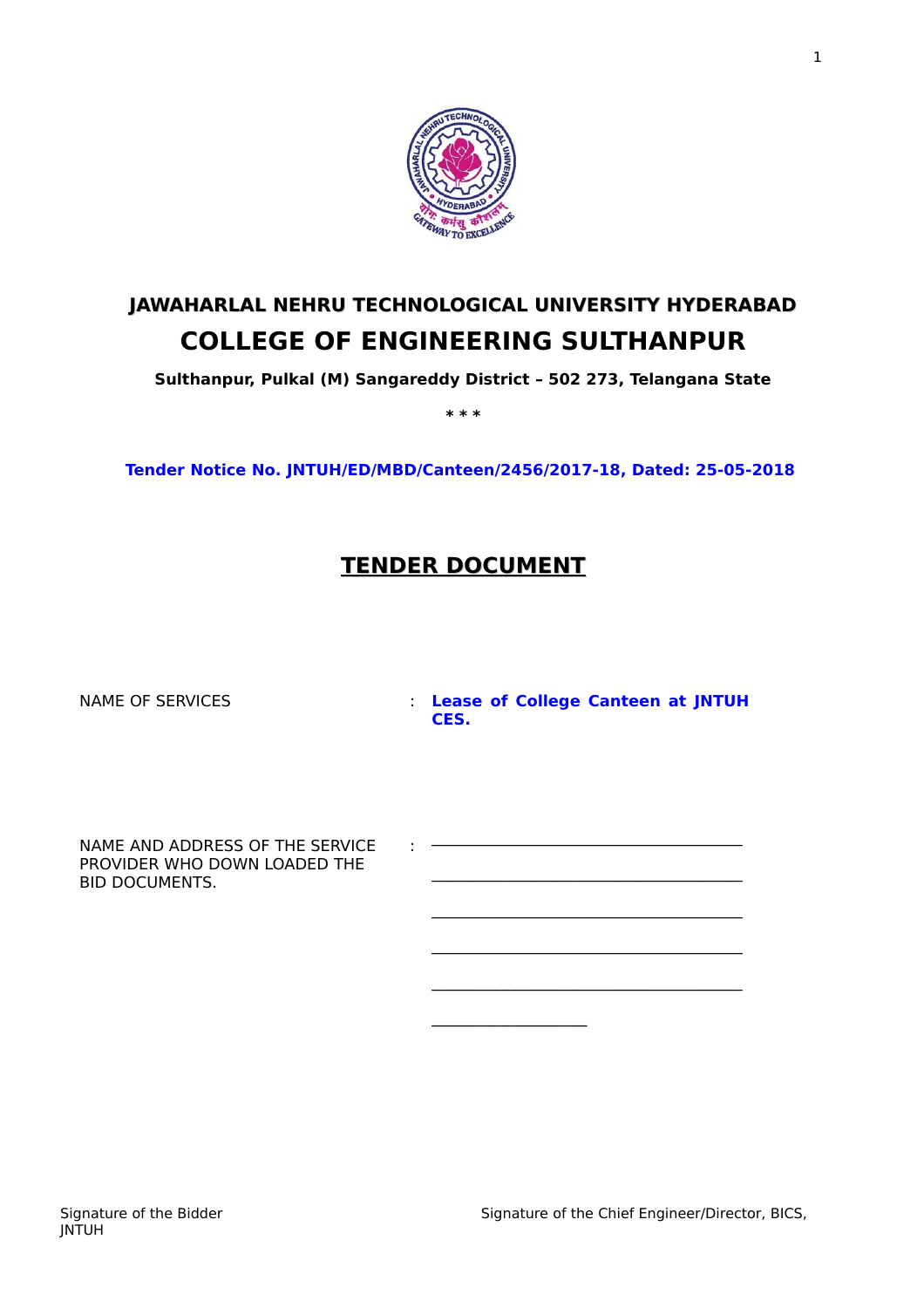# **T E N D E R N O T I C E**

## **NOTICE INVITING TENDER FOR LEASE OF CANTEEN OF JNTUH COLLEGE OF ENGINEERING SULTHANPUR**

| Lease of College Canteen at JNTUH CES.<br><b>Brief Scope of</b><br><b>Work</b><br>The tender document can be downloaded from the<br><b>Tender</b><br>JNTUH www.jntuh.ac.in or www.jntuhces.ac.in<br><b>Document</b><br><b>Cost of Tender</b><br>downloaded tender<br>The<br>document shall<br>be.<br>accompanied by demand draft for Rs. 3,540/-<br><b>Document</b> |
|---------------------------------------------------------------------------------------------------------------------------------------------------------------------------------------------------------------------------------------------------------------------------------------------------------------------------------------------------------------------|
|                                                                                                                                                                                                                                                                                                                                                                     |
|                                                                                                                                                                                                                                                                                                                                                                     |
|                                                                                                                                                                                                                                                                                                                                                                     |
|                                                                                                                                                                                                                                                                                                                                                                     |
|                                                                                                                                                                                                                                                                                                                                                                     |
|                                                                                                                                                                                                                                                                                                                                                                     |
| (Rupees Three thousand Five hundred Forty<br>(Non-refundable)                                                                                                                                                                                                                                                                                                       |
| only) "The Registrar, JNTUH, Hyderabad" payable                                                                                                                                                                                                                                                                                                                     |
| at Hyderabad otherwise tender will be summarily                                                                                                                                                                                                                                                                                                                     |
| rejected                                                                                                                                                                                                                                                                                                                                                            |
| Tender application should be accompanied with<br><b>Security Deposit</b>                                                                                                                                                                                                                                                                                            |
| SD in a form of Demand Draft for Rs. 1,00,000/-<br><b>Amount</b>                                                                                                                                                                                                                                                                                                    |
| (Rupees One Lakh only) payable through demand                                                                                                                                                                                                                                                                                                                       |
| draft drawn in favour of "The Registrar, JNTUH,                                                                                                                                                                                                                                                                                                                     |
| Hyderabad" payable<br>Hyderabad<br>at<br>For                                                                                                                                                                                                                                                                                                                        |
| <b>Security Deposit</b><br>unsuccessful<br>bidders the                                                                                                                                                                                                                                                                                                              |
| shall be refunded after finalization of tenders                                                                                                                                                                                                                                                                                                                     |
| and for successful bidders SD amount shall be                                                                                                                                                                                                                                                                                                                       |
| after completion of contract<br>period<br>paid                                                                                                                                                                                                                                                                                                                      |
| without any interest                                                                                                                                                                                                                                                                                                                                                |
| The Bidders shall have submit the tender document<br><b>LEASE AMOUNT</b>                                                                                                                                                                                                                                                                                            |
| along with the DD in favour of "The Registrar,                                                                                                                                                                                                                                                                                                                      |
| JNTUH, Hyderabad" payable at Hyderabad, for                                                                                                                                                                                                                                                                                                                         |
| lease amount offered per year by him at which                                                                                                                                                                                                                                                                                                                       |
| they wish to take over the canteen on lease at the                                                                                                                                                                                                                                                                                                                  |
| space provided in the application forms.<br><b>The</b>                                                                                                                                                                                                                                                                                                              |
| applications without<br>DD for lease amount                                                                                                                                                                                                                                                                                                                         |
| offered by him will summarily rejected                                                                                                                                                                                                                                                                                                                              |
| Only on 08-06-2018 up to 3.00 p.m.<br><b>Date and Time</b>                                                                                                                                                                                                                                                                                                          |
| for submission of                                                                                                                                                                                                                                                                                                                                                   |
| tender                                                                                                                                                                                                                                                                                                                                                              |
| <b>Address for</b><br><b>The Chief Engineer/ Director BICS</b>                                                                                                                                                                                                                                                                                                      |
| submission of<br><b>Administrative Building</b>                                                                                                                                                                                                                                                                                                                     |
| JNTUH, Kukatpally, Hyderabad, Telangana State - Pin<br>tender                                                                                                                                                                                                                                                                                                       |
| 500085                                                                                                                                                                                                                                                                                                                                                              |
| <b>Date and Time of</b><br>08-06-2018 at 3.30 p.m.                                                                                                                                                                                                                                                                                                                  |
| <b>Opening of</b><br>(Venue:<br>The<br>Chief<br>Engineer/Director<br>BICS,                                                                                                                                                                                                                                                                                          |
| <b>Technical Bid</b><br>Administrative<br>Building,<br>JNTUH,<br>Kukatpally,                                                                                                                                                                                                                                                                                        |
| Hyderabad, Telangana state Pin 500085                                                                                                                                                                                                                                                                                                                               |
| Will be informed later to the technically acceptable<br>Date and Time of                                                                                                                                                                                                                                                                                            |
| shortlisted bidders as described in Section H, Para-b.<br><b>Opening Price</b>                                                                                                                                                                                                                                                                                      |
| <b>Bid</b><br>bidders have to produce their original<br>These                                                                                                                                                                                                                                                                                                       |
| certificates & documents for verification before                                                                                                                                                                                                                                                                                                                    |
| opening of price bid                                                                                                                                                                                                                                                                                                                                                |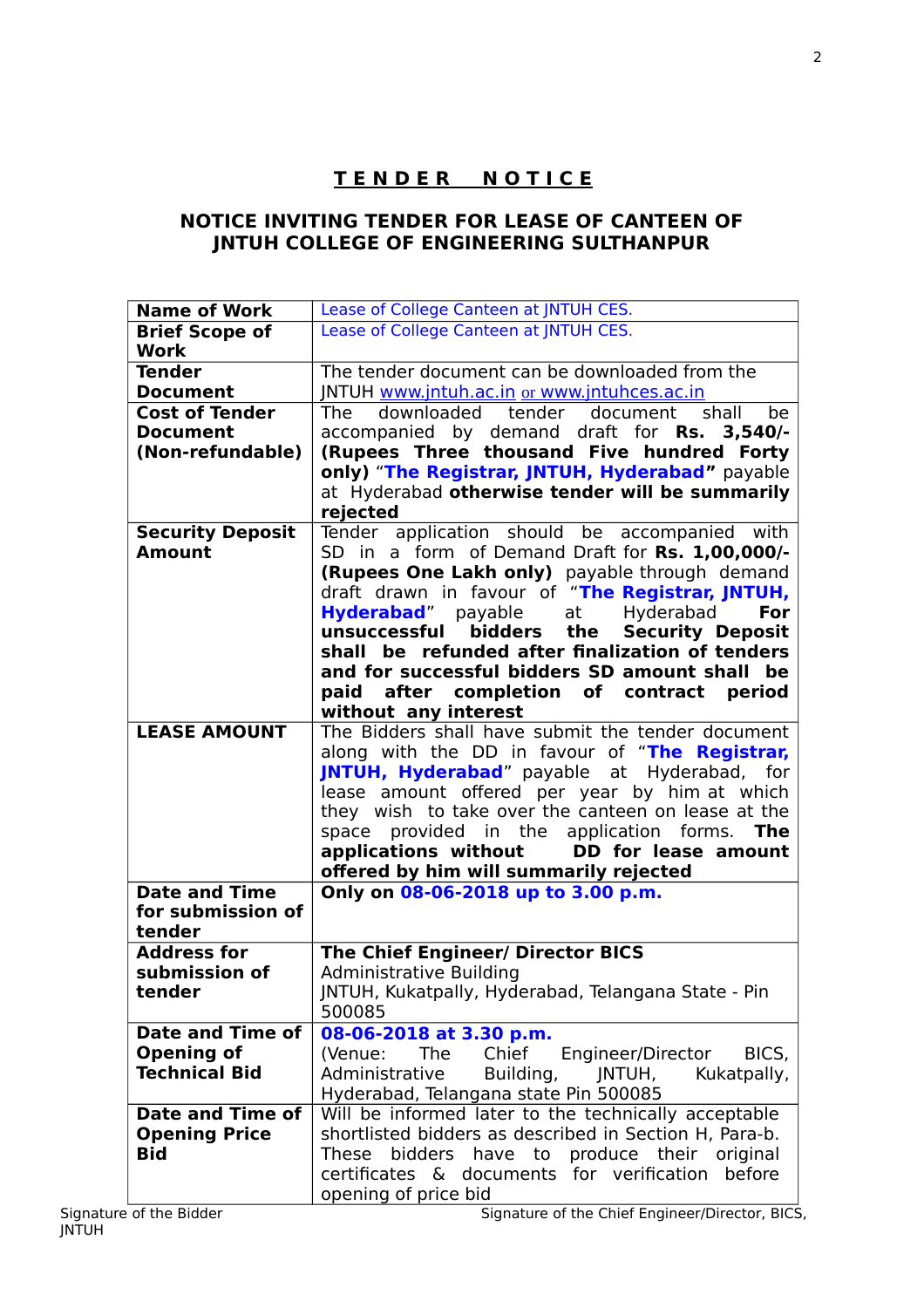| <b>Bid Validity</b>                              | 90 days from the date of Price bid opening |
|--------------------------------------------------|--------------------------------------------|
| Mode of<br><b>Submission of</b><br><b>Tender</b> | Conventional Tender Box system             |



Office of the Chief Engineer/ Director. BICS, JNTUH Kukatpally, Hyderabad.

#### **Tender Notice No. JNTUH/ED/MBD/Canteen/2456/2017-18, Dated: 25-05-2018**

#### **M E M O**

Sub:- JNTUH CES – Lease of College Canteen at JNTUH CES Sulthanpur -Reg. Ref:- Tender Notice No. JNTUH/ED/MBD/Canteen/2456/2017-18, Dated: 25-05-2018 -o0o-

The notification cited refers to the Canteen located in JNTUH CES campus, Sulthanpur. The Canteen should serve food of whole some Vegetarian/non vegetarian food items and readymade foods. The details of the items ANNEXURE-I (MENU) with approved rates at which they are to be served and the quantum that has to be maintained are shown in the statement appended to the application forms. It may be noted that the applicants have to affix their photographs at the space provided and signatures at two places in the application form, one at the bottom of terms and conditions, one at the bottom of the statements of approved items that are to be served.

Interested persons shall have to quote the lease amount per year at which they wish to take over the canteen on lease at the space provided in the application forms as against the minimum lease amount per year fixed and submit duly signed in sealed cover to Office of The Chief Engineer/Director BICS Administrative Building, JNTUH, Kukatpally, Hyderabad, Telangana State 500085 on **08-06-2018 up to 3.00 p.m** as per the notification cited and the sealed covers will be opened on **08-06-2018 at 3.30 p.m.** in the presence of applicants present. Demand draft drawn in favour of the **The Registrar, JNTUH, Hyderabad**" payable at Hyderabad for **Rs. 1,00,000/- (Rupees One Lakh only)** towards Security Deposit (SD) should accompany the application form for lease of Canteen & DD for lease amount offered per year by him along with tender document.

The Canteen shall be given on lease for a period of one year to those who qualifies the criteria set and offers highest lease amount per year to run the Canteen. In case of tie, the Canteen shall be put for open auction as explained under terms and conditions of lease.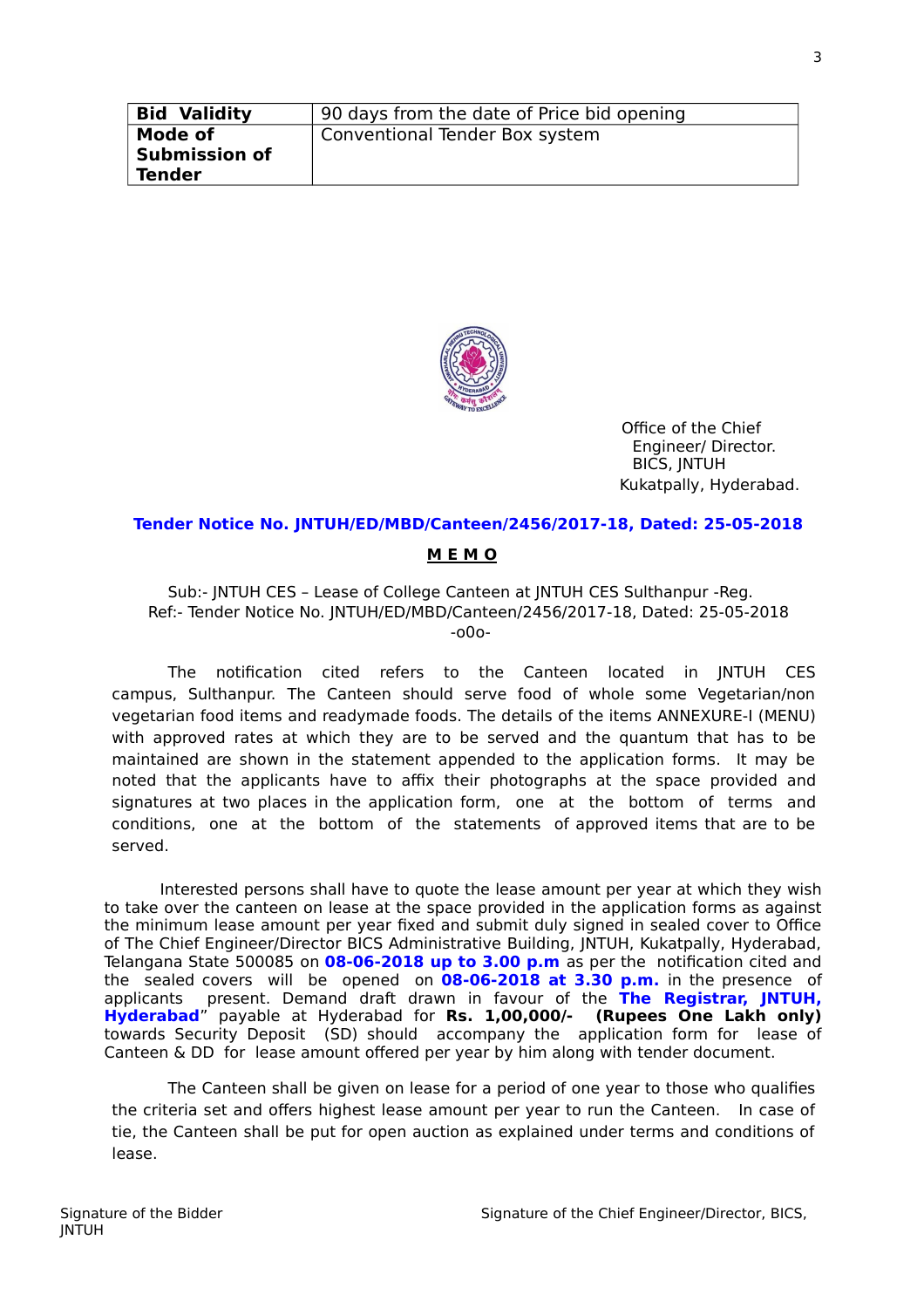Minimum lease amount for one year shall be **Rs. 1,00,000/- (Rupees One Lakh only)** for College Canteen. The lease amount offered by the applicant should be shown at the space provided in the application forms. Documents enclosed along with the applications should be attested by Gazetted Officer with proper seal.

It may also be noted that the lease amount per year offered by him / their firm was brought in the form of demand draft in favour of "**The Registrar, JNTUH, Hyderabad**" payable at Hyderabad and kept in with tender schedule.

Successful Bidder should pay ADDITIONAL SECURITY DEPOSIT (ASD) of **Rs. 1,00,000/- (Rupees One Lakh only)** in shape of DD obtained from any Nationalized in favour of **"The Registrar, JNTUH, Hyderabad"** payable at Hyderabad has to be submitted at the time of agreement.

Tender forms Completed in all respects duly signed together with demand draft for **Rs. 1,00,000/- (Rupees One Lakh only)** drawn in favour of "**The Registrar, JNTUH, Hyderabad**" payable at Hyderabad and DD for lease amount per year offered by him/their firm should have to in sealed covers in person addressed to the chief Engineer/Director, BICS, JNTUH Kukatpally, Hyderabad. The sealed covers will be opened on **08-06-2018 at 3.30 p.m.** in the presence of applicants present. Applicants should furnish the attested copies of the documents in proof of their eligibility criteria as set in the bid document.

1. Copy of Food license certificate issued by competent authority under Telangana & Andhra

Pradesh Food & Safety Act 2006

- 2. Copy of GST Registration
- 3. Copy of PAN Card
- 4. Copy of Income Tax Return of the last two financial years
	- (A) 2016-17
	- (B) 2017-18
- 5. Copy of Experience Certificates issued by competent authorities/ Lessors/Head  $\mathsf{A}$ f

Institutions/Organization as the case may be at least for one year.

- 6. Copy of Certificate of Registration Firm
- 7. Copy of Firm/Partnership Firm registration.
- 8. Copy of Proof of Address (copy of Ration Card, Driving License, Aadhar Card, Electricity Bills etc.,)
- 9. Copy of Annual Turnover certified by Chattered Accountant.
- 10. Copy of Labour Registration Certificate.

The undersigned reserves the right to reject any one or all applications without any reasons thereof and also have a right to re-notify the Canteen.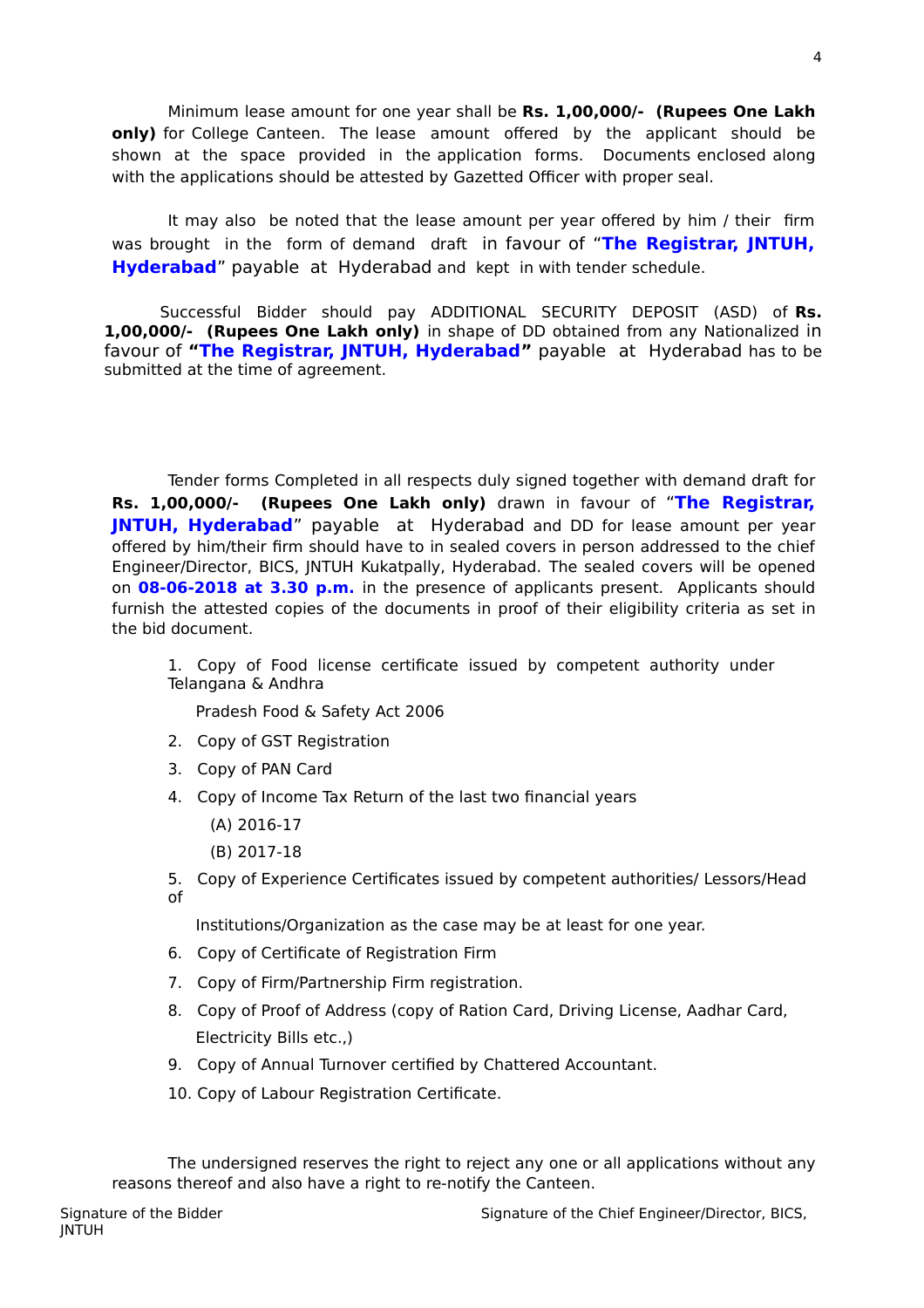# FORM OF AGREEMENT TO BE EXECUTED AT THE TIME OF LEASING OUT CANTEEN, JNTUH CES SULTHANPUR, SANGAREDDY DIST.

|  |                                                                | day of $\sqrt{a^2-1}$ |  |
|--|----------------------------------------------------------------|-----------------------|--|
|  | Between the Chief Engineer/Director, BICS, JNTUH and Sri/ Mrs. |                       |  |
|  |                                                                |                       |  |

(Hereinafter called as Lessee with expression shall include his heirs, administrators, executors and legal representatives of the one part) and the Principal, JNTUH CES, Sulthanpur (hereinafter referred to as the University College the other part).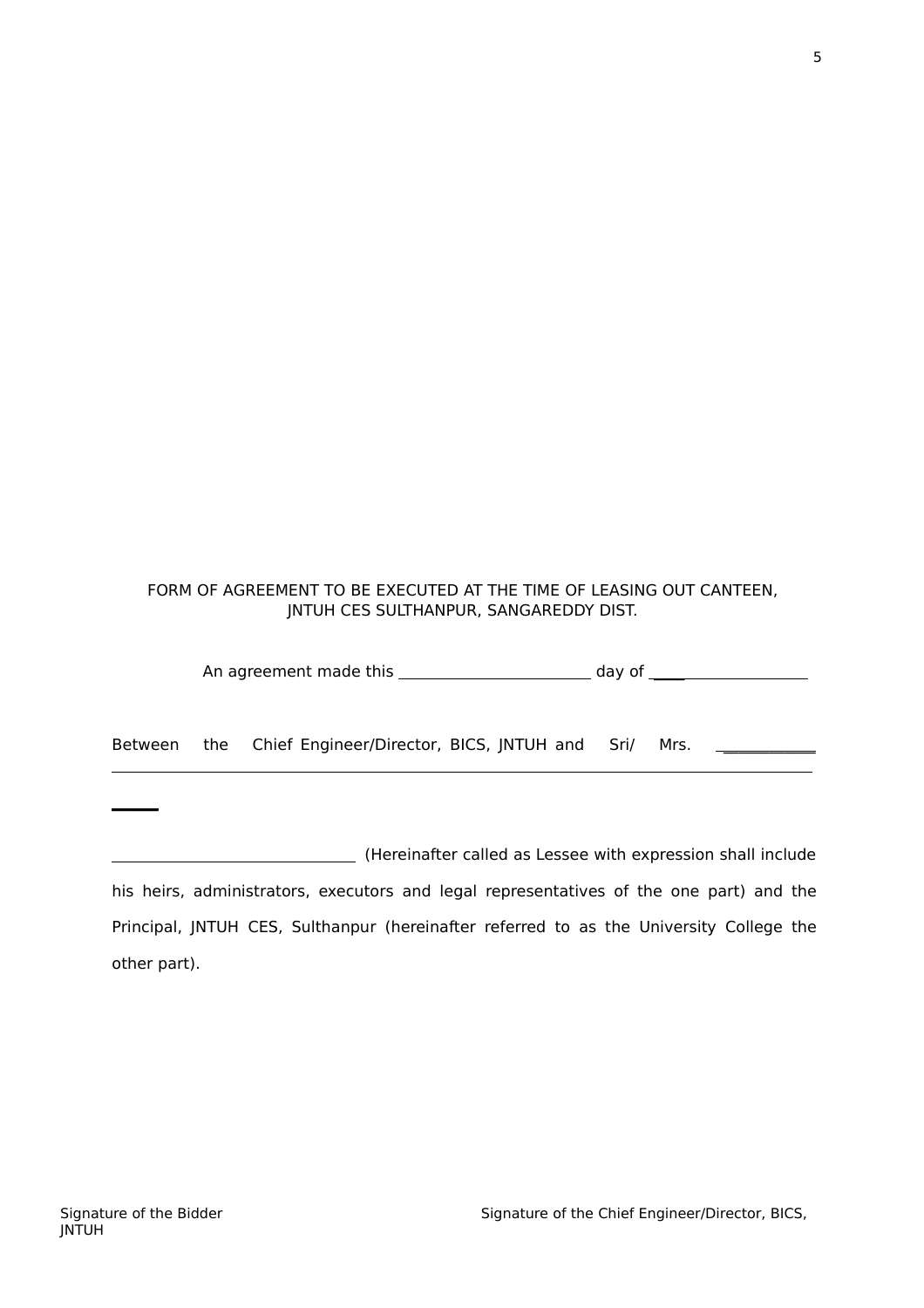## **LEASE PERIOD**

The canteen lease shall be for a period of one calendar year and will commence from Jnue 2018 and ends on May 2019. The lease period can be extended further based on the recommendations of the Canteen Committee and higher authorities depending upon the performance of the Canteen maintenance. If extended, the contractor is liable to pay the additional lease amount for the further extended period as per the contract conditions failing which the lease will be cancelled and the Security deposit & lease amount deposited will be forfeited.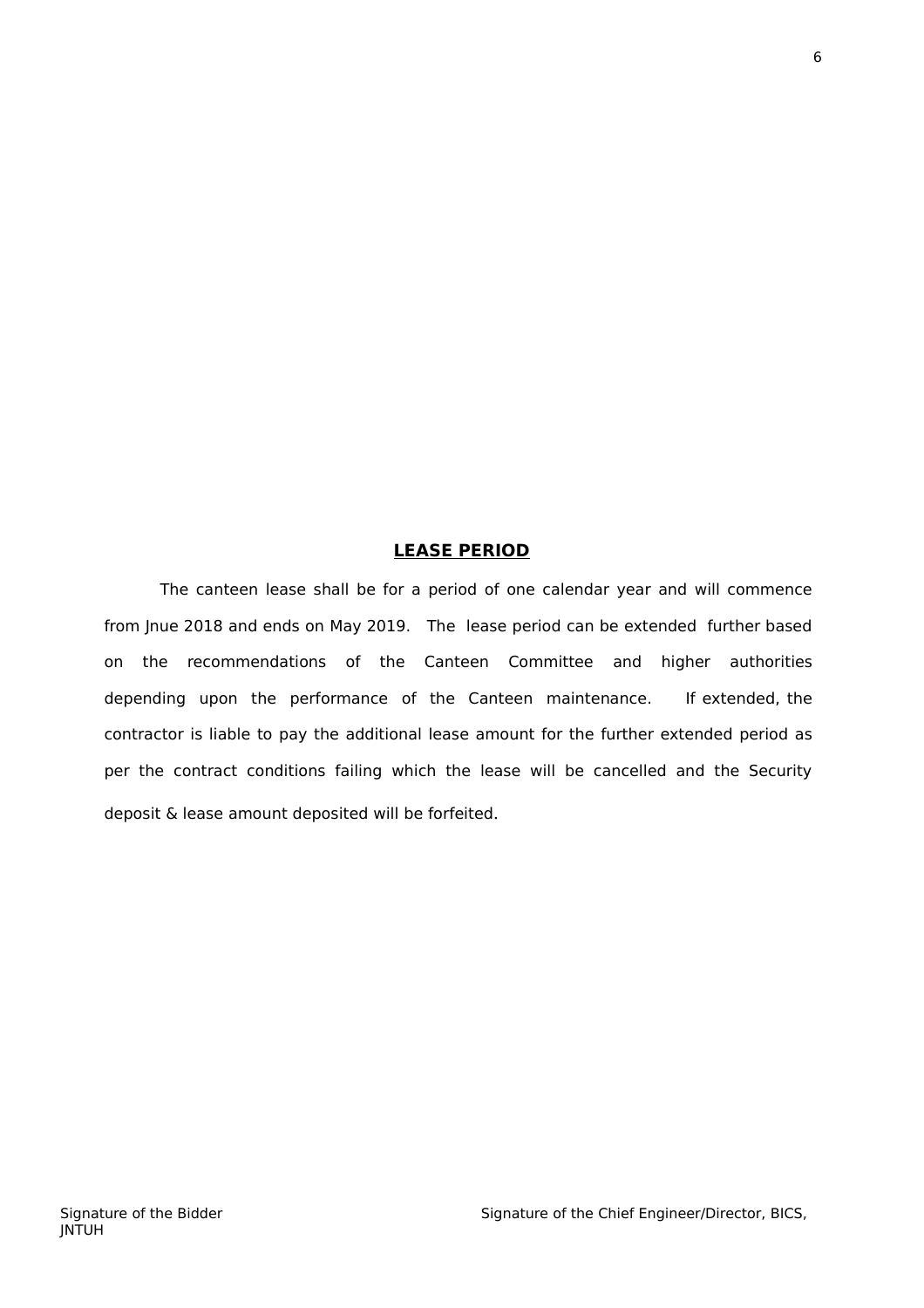

## **APPLICATION FORM FOR LEASE OF COLLEGE CANTEEN IN JNTUH CES CAMPUS SULTHANPUR**

Applicants Latest passport Size photograph To be affixed here

| 1. | Name of the Firm/Applicant | $\sim$              |                   |  |
|----|----------------------------|---------------------|-------------------|--|
| 2. | Name of Father/Husband     |                     | ٠<br>$\mathbf{r}$ |  |
| З. | Age                        | ٠<br>$\blacksquare$ |                   |  |
| 4. | <b>Residential Address</b> | ٠<br>$\blacksquare$ |                   |  |
|    |                            |                     |                   |  |
|    |                            |                     |                   |  |
|    |                            |                     |                   |  |

Signature of the Chief Engineer/Director, BICS,

\_\_\_\_\_\_\_\_\_\_\_\_\_\_\_\_\_\_\_\_\_\_\_\_\_\_\_\_\_\_\_\_\_\_\_\_\_\_\_\_\_\_\_\_\_\_\_\_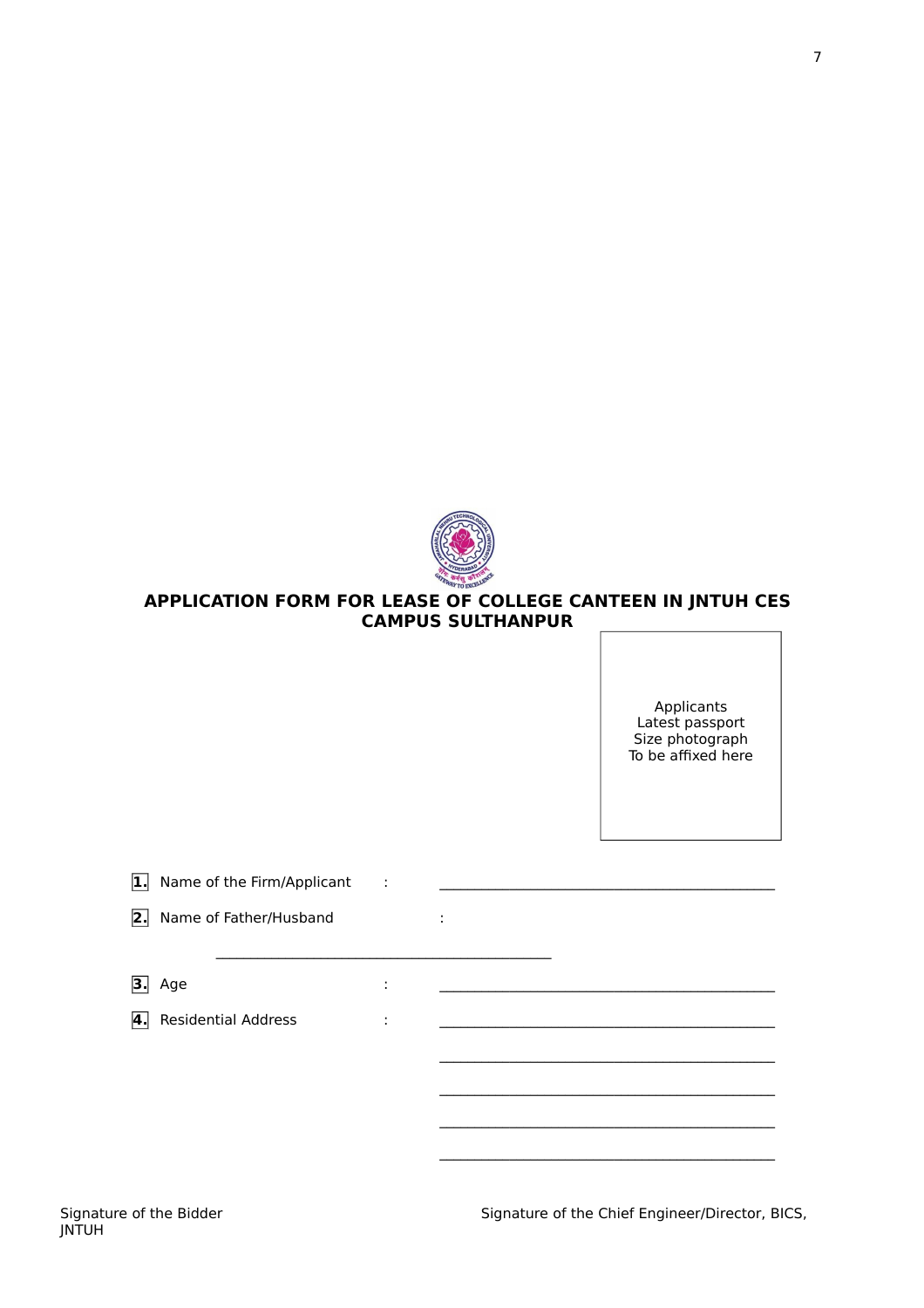| 5. |          | Minimum lease amount fixed :                                 |   |   |           | Rs. 1,00,000/- (Rupees One Lakh only) for |
|----|----------|--------------------------------------------------------------|---|---|-----------|-------------------------------------------|
|    | One year |                                                              |   |   |           |                                           |
|    |          | <b>6.</b> Amount of lease offered per year                   |   | ÷ | <b>Rs</b> |                                           |
|    |          |                                                              |   |   |           |                                           |
| 7. |          | <b>SECURITY DEPOSIT</b>                                      |   |   |           |                                           |
|    | i)       | Demand Draft No./Date                                        |   | ÷ |           |                                           |
|    | ii)      | Amount                                                       | ÷ |   |           | Rs. 1,00,000/- (Rupees One Lakh only)     |
| 8. |          | Previous Experience                                          |   |   |           |                                           |
|    |          | (A separate sheet indicating the<br>Details may be enclosed) |   |   |           |                                           |
| 9. |          | Reference to the Address Proff :                             |   |   |           |                                           |
|    |          | <b>10.</b> Reference to the PAN Card                         |   |   |           |                                           |
|    |          |                                                              |   |   |           |                                           |
|    | Date:    |                                                              |   |   |           |                                           |

Note: Residential proof should be attached.

## CHECK LIST

| $\mathbf{1}$ | Food license issued by competent authority under<br>Telangana/ Andhra Pradesh food & Safety Act 2006 | Yes/No |
|--------------|------------------------------------------------------------------------------------------------------|--------|
| 2            | Tender form filled and signed                                                                        | Yes/No |
| 3            | Tender application cost of Rs. 3,540/- (Rupees Three                                                 | Yes/No |
|              | thousand Five hundred Forty only) payable through                                                    |        |
|              | demand draft drawn in favour of "The Registrar, JNTUH,                                               |        |
|              | <b>Hyderabad"</b> payable at Hyderabad                                                               |        |
| 4            | Security Deposit for Rs. 1,00,000/- (Rupees One Lakh only)                                           | Yes/No |
|              | payable through demand draft drawn in favour of "The                                                 |        |
|              | Registrar, JNTUH, Hyderabad" payable at Hyderabad                                                    |        |
| 5            | DD for lease amount per year offered in favour "The Registrar,                                       | Yes/No |
|              | JNTUH, Hyderabad" payable at Hyderabad                                                               |        |
| 6            | <b>GST Registration</b>                                                                              | Yes/No |
| 7            | <b>PAN Card</b>                                                                                      | Yes/No |
| 8            | Income Tax last 2 years                                                                              | Yes/No |
| 9            | Covering letter for company profile                                                                  | Yes/No |
| 10           | <b>Experience certificates</b>                                                                       | Yes/No |
| 11           | Copy of Firm/Partnership Firm Registration                                                           | Yes/No |
| 12           | Address proof                                                                                        | Yes/No |
| 13           | Annual Turnover Certified by Chartered Accountant                                                    | Yes/No |
| 14           | Labour Registration Certificate                                                                      | Yes/No |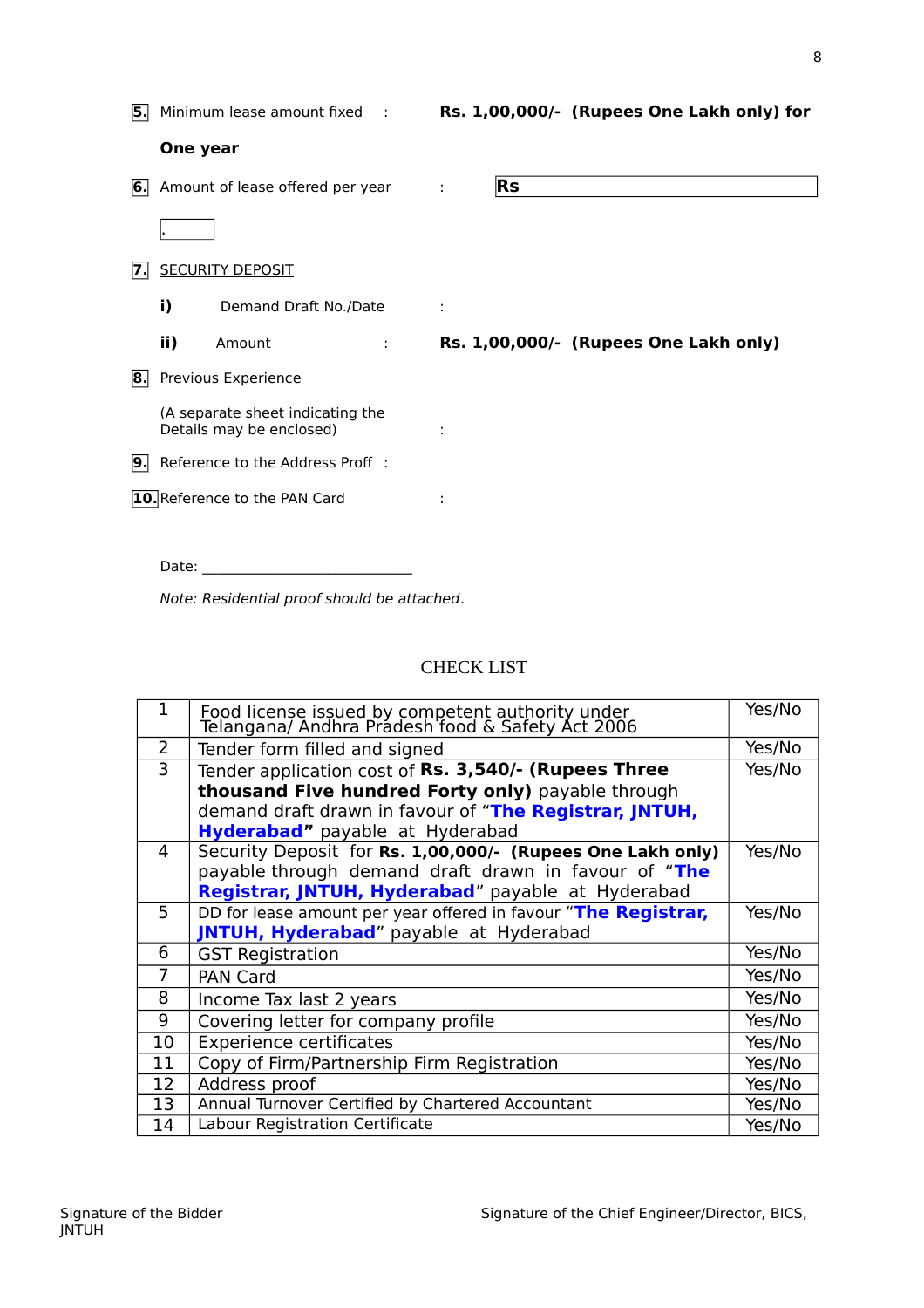## **TERMS AND CONDITIONS**

- 1. The College will provide accommodation and the **Lessee** (Canteen proprietor) shall run the Canteen in the premises of the canteen earmarked for the purpose.
- 2. The Canteen lease shall be for a period of one year extendable based on the performance and recommendations of the committee, until further orders.
- 3. The College shall fix the rates for each item that are to be served at the canteen and the Lessee shall have to serve those items only at the rates and quantum fixed vide Annexure–I and a ANNEXURE-I (MENU) chart accordingly should be displayed at the canteen. Further, sale of Pans/Cigarettes/Ghutkas/Alcohol prohibited Soft drinks and other such banned items at the canteen is strictly prohibited.
- 4. The rates/quantum fixed for the items shall remain the same during lease period.
- 5. **The applicants should submit a declaration in writing before opening of sealed covers that they have brought the 100% of lease amount per year offered by them in the form of DD** in favour "**The Registrar, JNTUH, Hyderabad**" payable at Hyderabad and DD **for Rs. 1,00,000/- (Rupees One Lakh only) towards security deposit are to be enclosed along with tender schedule.**
- 6. The person who is qualified and offered highest amount towards lease of Canteen shall have a fair chance to be declared as successful for a period of **one year** with effect from the date of issue of orders running of the Canteen in favour of him/her. Highest bidding alone does not confer any offer. The committee's decision in this regard is final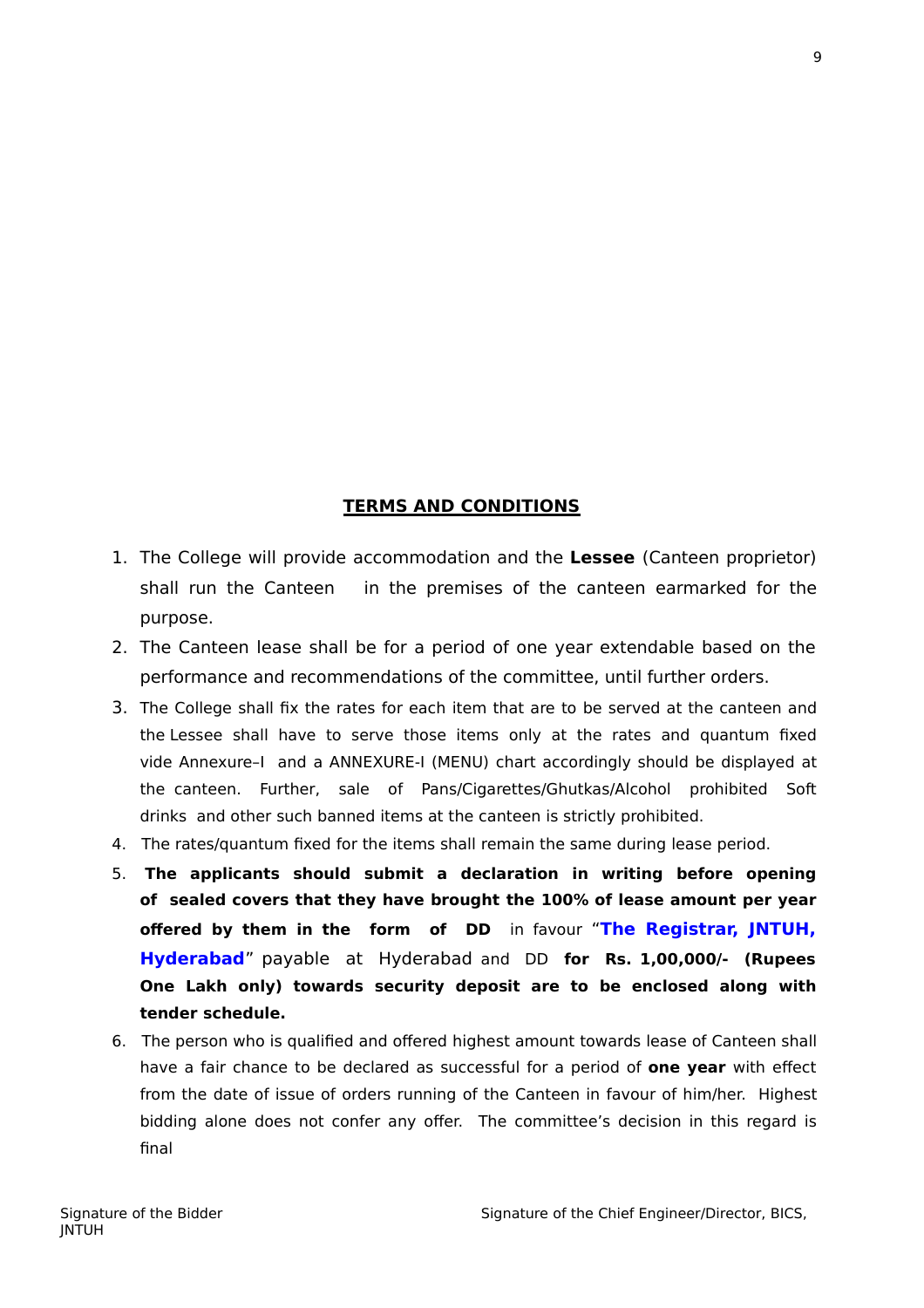- 7. All the crockery, glasses, spoons, all cooking utensils, gas burners with LPG cylinders, grinders etc., are to be provided by the lessee
- 8. The lesser shall provide tables, chairs, a water cooler and water purifier and other furniture as given in Annexure-II.
- 9. The lesser will hand over the Canteen premises along with the furniture and fittings in good working condition as listed in Annexure-II. The Lessee shall hand over the Canteen premises along with furniture & fittings after the expiry of the period in good working condition. Any damage to the property, furniture and fittings shall be recovered from the security deposit amount available with the College. The decision of the Principal with regard to the assessment of such damage if any, is final in this regard.
- 10. The Lessee will be responsible for payment of all statutory taxes viz. GST, Service Tax, Income Tax and any other taxes applicable for running the Canteen.
- 11. The Lessee shall maintain proper records, registers, etc., as applicable and required under various enactment including, but not limited to, Contract Labour (Regulation & Abolition) Act 1970, EPF Act and Miscellaneous Provision Act 1952 and the schemes framed there under, ESI Act 1948 and Rules, the Payment of Bonus Act 1965 and Rules and all other applicable Acts and Regulations and further shall comply with all statutory provisions thereof, in obtaining registration, licenses, filing returns, submitting information, etc.
- 12. The Canteen premises (inside and outside) should not be used for any other purposes except for running of the Canteen.
- 13. The Lessee should not transfer the management to any other individual or agency. The Lessee has to appoint a responsible person, who should be present at the premises and supervise the day to day affairs of running of Canteen and shall not give scope for any complaints either from students/staff.
- 14. The College/ University authorities shall have every right to inspect the Canteen without any notice and can seal the Canteen in case of violation of terms and conditions.

15. The food shall be prepared as per the norms laid down by the Food and

Drug Administration and shall be of the highest standards of hygiene and sanitation

- 16. The Canteen shall be kept open for all 365 days of the year. In case the Canteen is to be closed for any maintenance, prior permission from the Principal shall be taken in writing, at least one week in advance.
- 17. The Canteen should run during the timings from 7.00 A.M. to 6.00 P.M. on all working days. The College shall however reserve the right to revise the timings.
- 18. The College has the right to terminate the lease by giving one month notice, if it is found that any action of the lessee is a violation leading to breach of the TOR of this lease, in such case the lessee shall forego the SD and lease amount.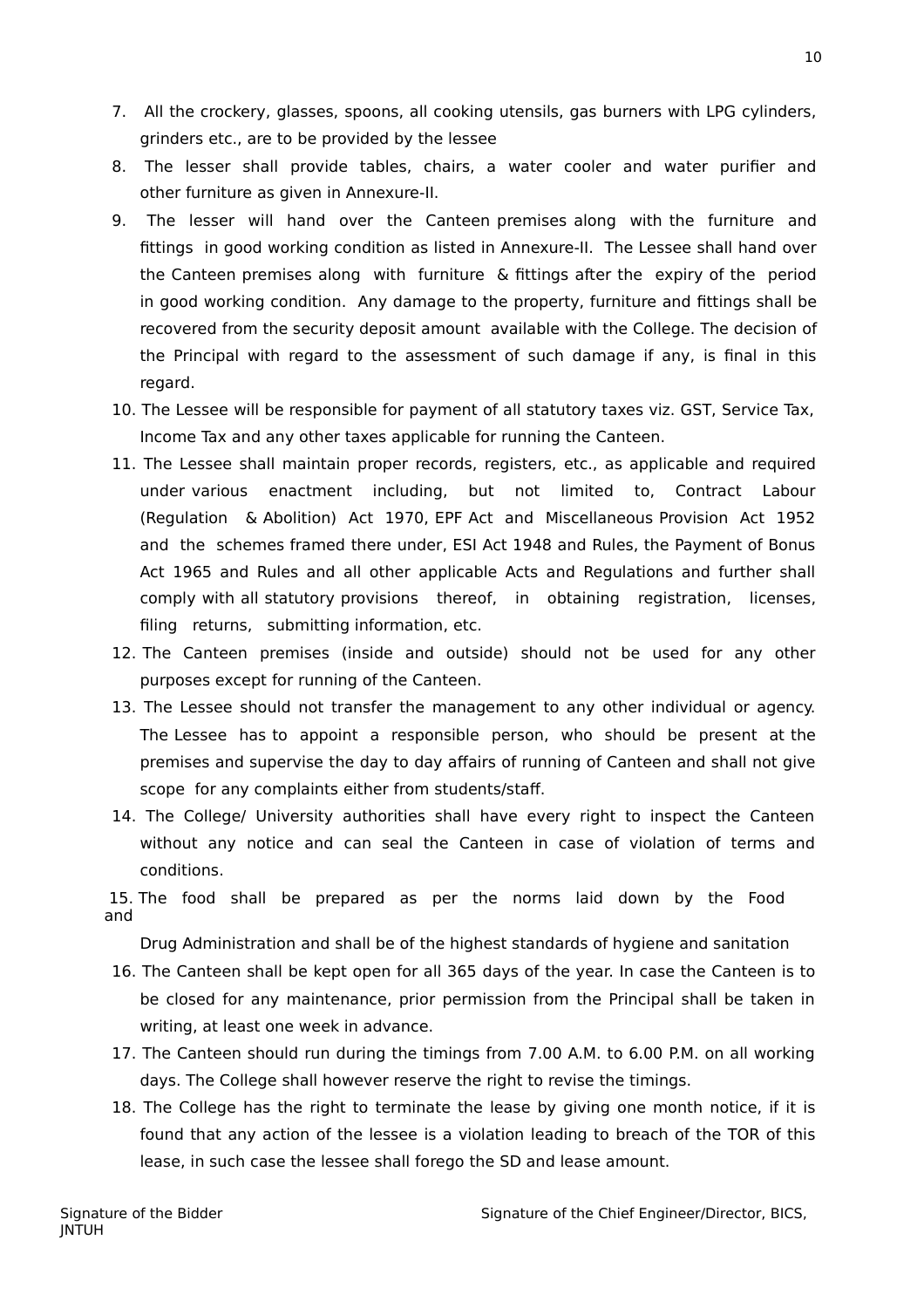- 19. The lessee should execute an agreement bond in the prescribed proforma on Rs.100/- Non-Judicial stamp paper.
- 20. The sub-Contracting/Subletting is not permitted, under any circumstances.
- 21. The Lessee shall provide at his cost proper uniform, headgear, gloves, aprons etc., to all the staff working in the Canteen to ensure a hygienic, healthy and safe environment.
- 22. Electricity charges for every month are to be paid by the Lessee. This will be based on the actual consumption recorded in the electric meters fixed in the canteen. The electricity charges will be borne by the lessee as per the sub-meter fixed in the canteen building or on average consumption rate charged by the default and the rate chargeable per unit will be commercial rate charged by Electricity Department as applicable from time to time. Purified drinking water to be provided by the tenderer at his own cost for canteen customers.
- 23. The Lessee shall ensure that a supervisor is appointed to oversee the smooth running of the Canteen including ensuring that meals are made available as per published timings so that no inconvenience caused to the students and staff at dinning in the Canteen. The authorized supervisor appointed by lessee should be declared at the time of agreement.
- 24. In case if any dispute arising between Lessee and the College, the same shall be resolved mutually. However, in case of disagreement, it will be referred to the Registrar, JNTUH, who will be the sole arbitrator and his decision shall be binding on both parties.
- 25. The Lessee (Canteen Proprietor) will have to abide by the decisions taken by the College from time to time for proper running of the Canteen.
- 26. The premises of the Canteen should be kept clean and tidy and the Canteen proprietor (Lessee) will be fully responsible for the cleanness and hygienic maintenance of the premises. Further the proprietor should implement the following guide lines strictly.
	- i) All the food served for sale should be kept in fly proof glass almirahs or should be kept well covered from flies and dust.
	- ii) Dust bins or wooden boxes should be kept for throwing waste papers garbage etc. and they should be well covered.
	- iii) The utensils, crockery etc., should be cleaned/washed with potassium permanganate lotion and hot water.
	- iv) Flit and phenyl should be used to check fly menace.
- 27. The Lessee should operate the Canteen within one week from the date of issue of orders for running of Canteen and submit this agreement failing which the Lessee will have no claim over the Canteen and that the security deposit amount deposited by him/her will be forfeited.
- 28. This agreement does not under any circumstances constitute a rental or tenancy agreement.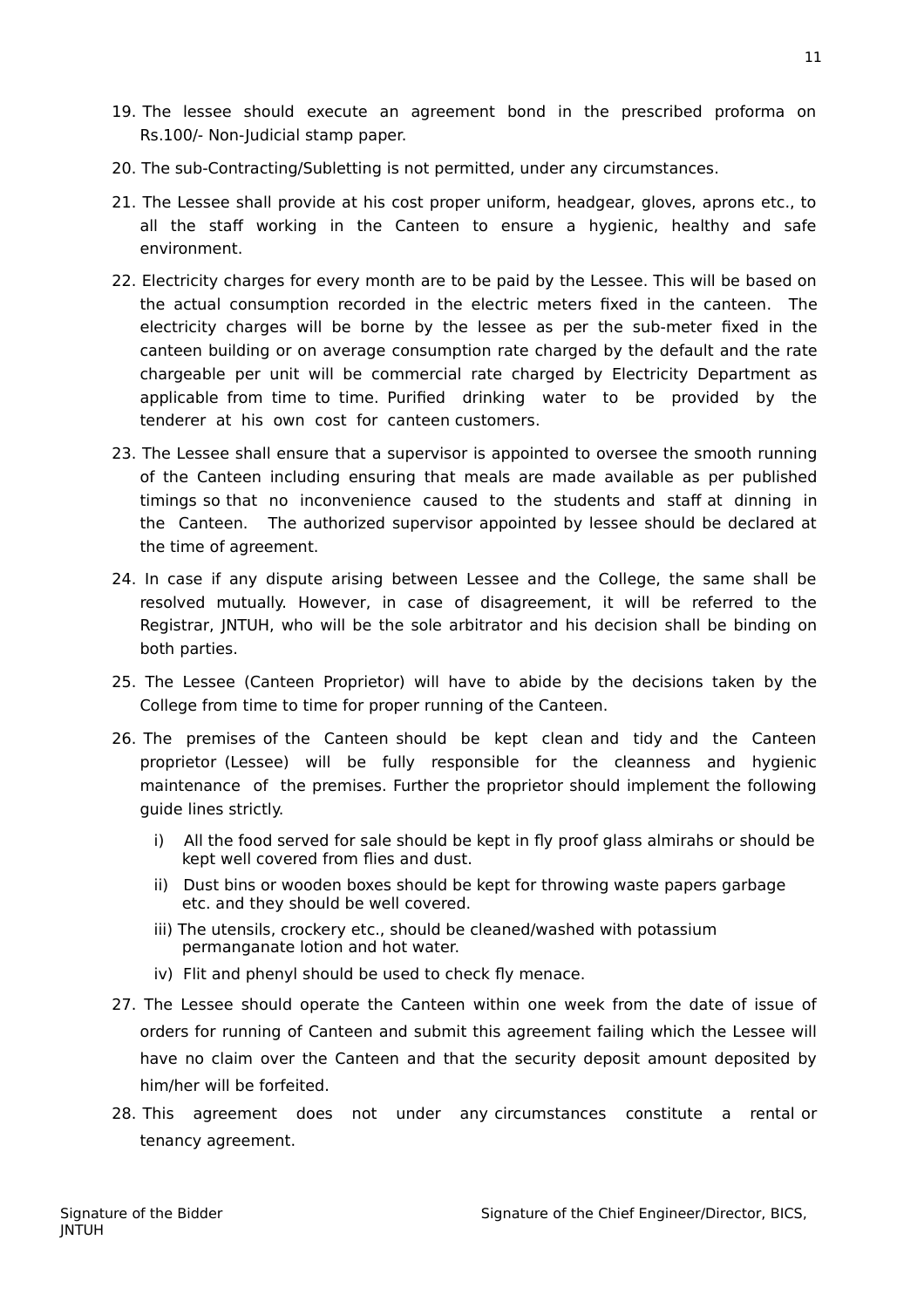NAME:

ADDRESS:

In witness where of the parties have affixed their signatures to this agreement on this

 day of 2018, on the presence of the following witnesses:

WITNESSES (Name & Signatures):

1.

2.

### SIGNATURE OF CHIEF ENGINEER/ DIRECTOR, BICKS, JNTUH (OR) AUTHORISED OFFICER

SIGNATURE OF LESSEE

WITNESSES (Name & Signatures):

1.

2.

### **ANNUXURE –I (MENU)**

#### STATEMENT OF ITEMS THAT ARE TO BE SERVED AT THE RATES AT WHICH THEY ARE TO BE SREVED AND THE QUANTUM THAT SHOULD BE MAINTAINED

| SI.No | <b>ITEM</b>                            | <b>QUANTITY</b>           | <b>RATE Rs.</b> |
|-------|----------------------------------------|---------------------------|-----------------|
|       | <b>ROUTINE ITEMS</b>                   |                           |                 |
|       | TIFFINS (MORNING 7.00 A.M TO 11.00 P.M |                           |                 |
|       | Idli                                   | $150$ grams $(3)$<br>Nos) | 20.00           |
|       | Wada                                   | 120 grams (2)<br>Pieces)  | 20.00           |
|       | Upma                                   | 150 grams                 | 15.00           |
|       | Puri                                   | 150 grams (3<br>Nos)      | 25.00           |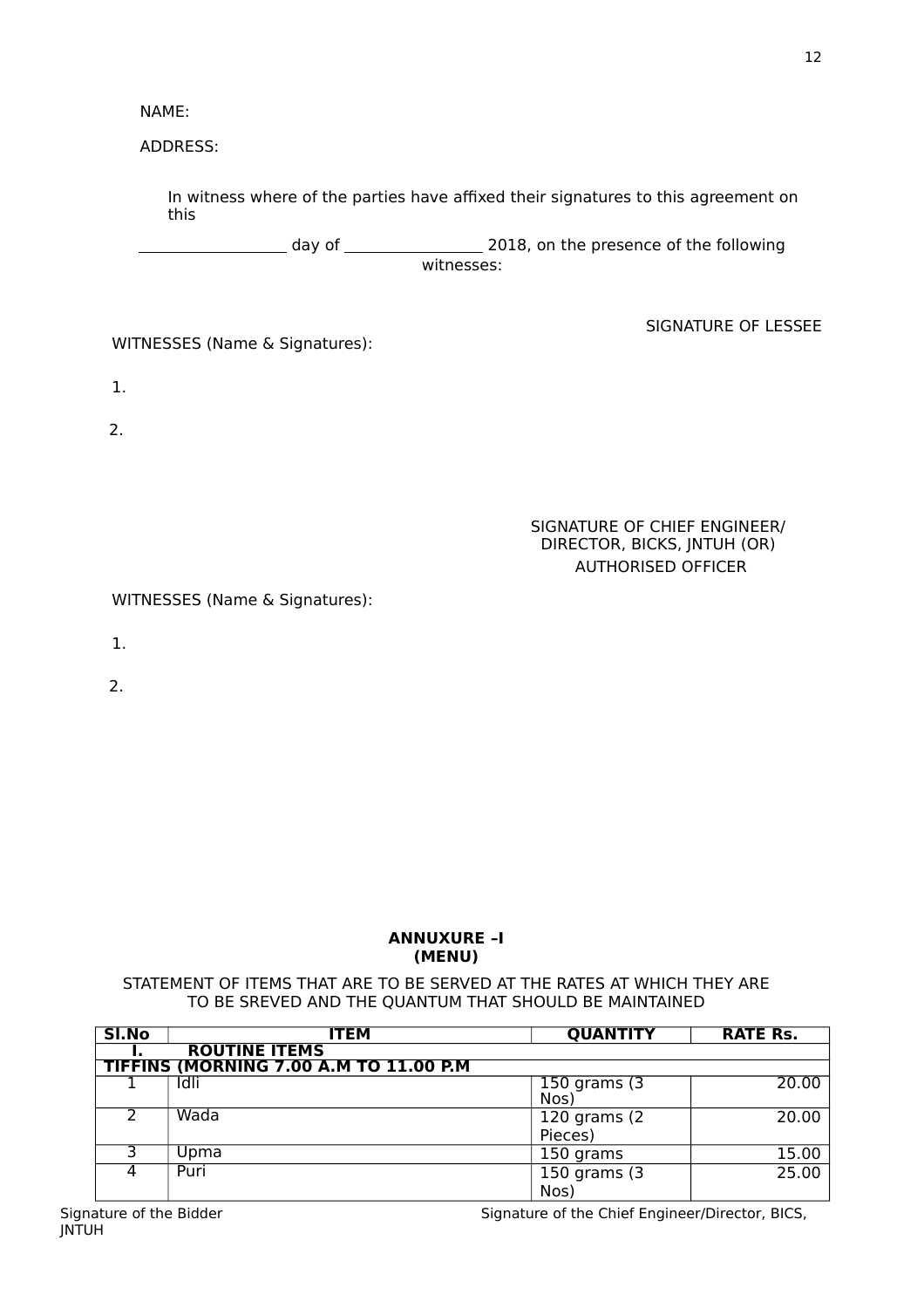| $\overline{5}$            | <b>Masala Dosa/Onion Dosa</b>               |                    |            |
|---------------------------|---------------------------------------------|--------------------|------------|
|                           |                                             | 120 grams          | 25.00      |
| $\overline{6}$            | <b>Plane Dosa</b>                           | 120 grams          | 20.00      |
| $\overline{7}$            | 2 chapatis with curry                       |                    | 25.00      |
| $\overline{8}$            | <b>Bread &amp; Omlet</b>                    | 4 pices $+1$ egg   | 20.00      |
|                           | <b>SNACKS (7.00 A.M TO 6.00 P.M)</b>        |                    |            |
| $\overline{9}$            | Samosa (potato) with mirchi                 | 120 grams (1 No)   | 10.00      |
| $\overline{10}$           | <b>Small Samosa (Onion)</b>                 | Each plate (4      | 12.00      |
|                           |                                             | Nos)               |            |
| $11\,$                    | <b>Mixture</b>                              | 60 grams           | 10.00      |
| $\overline{12}$           | Vegetable/NV Puff                           | Each               | 10.00      |
| $\overline{13}$           | Cream bun                                   | Each               | 5.00       |
| $\overline{14}$           | Cream cake                                  | Each               | 10.00      |
| $\overline{15}$           | Pakodi                                      | $100$ grams        | 15.00      |
|                           | <b>DRINKS (7.00 A.M TO 6.00 P.M)</b>        |                    |            |
| $\overline{16}$           | Milk                                        | $100$ ml           | 10.00      |
| 17                        | Tea (full)                                  | $100$ ml           | 8.00       |
| $\overline{18}$           | Tea (single)                                | $\overline{50}$ ml | 5.00       |
| $\overline{19}$           | Coffee                                      | $100$ ml           | 10.00      |
| $\overline{20}$           | Vijaya badam milk                           | Each               | <b>MRP</b> |
| $\overline{21}$           | Fruit Juices (any seasonal fruits)          | 150 ml             | 20.00      |
| $\overline{22}$           | Ice creams (small cups)                     | $50$ ml            | <b>MRP</b> |
| $\overline{23}$           | Water bottle                                |                    |            |
|                           |                                             | Each               | <b>MRP</b> |
|                           | <b>EVENING (4.00 P.M TO 6.00 P.M)</b>       |                    |            |
| $\overline{24}$           | <b>Chats</b><br>a) Samosa ragada            |                    |            |
|                           | b) Pani Puri                                | 1 plate            | 15.00      |
|                           |                                             | 1 plate (7 Nos)    | 10.00      |
|                           | c) Bhelpuri                                 | 1 Plate            | 10.00      |
|                           | d) Mirchi bajji/Alubajji/Onion bajji        | 1 Plate (4 Nos     | 20.00      |
| $\overline{25}$           | Punukulu                                    | 1 Plate (10 Nos)   | 15.00      |
| $\overline{26}$           | <b>Omlet with Onion</b>                     | 2 eggs             | 20.00      |
| $\overline{27}$           | <b>Boiled egg</b>                           | $1 -$ egg          | 10.00      |
| $\overline{28}$           | Bread & Omlet                               | 4 pieces $+1$ egg  | 20.00      |
|                           | <b>FAST FOOD (4.00 P.M TO 6.00 P.M)</b>     |                    |            |
| $\overline{29}$           | Manchuria (Veg & Non-veg)                   | 1 Plate            | 30.00      |
| $\overline{30}$           | Noodles (Veg & Non-veg)                     | 1 Plate            | 30.00      |
| $\overline{31}$           | Fried Rice (Veg & Non-veg)                  | 1 Plate            | 30.00      |
| $\overline{\mathbf{u}}$ . | <b>ORDERED BASED ITEMS</b>                  |                    |            |
| 32                        | Full meals (Vegetarian) with following      | 1 Plate            | 50.00      |
|                           | items (Unlimited Rice, Dal, Sabji, Sambar,  |                    |            |
|                           | Rasam, Curd, Pickle, Papad) plus 2 chapatis |                    |            |
|                           | or 2 small puri                             |                    |            |
| 33                        | Plate Meals (Vegetarian) with following     | 1 Plate            | 40.00      |
|                           | items (1 plate Rice, Dal, Sabji, Sambar,    |                    |            |
|                           | Rasam, Curd, Pickle, Papad)                 |                    |            |
| 34                        | Veg. Biryani/tomoto rice                    | 200 grams          | 30.00      |
| $\overline{35}$           | <b>Lemon Rice/Curd Rice</b>                 | 200 grams          | 25.00      |
| $\overline{36}$           | <b>Biscuit Packets</b>                      |                    | <b>MRP</b> |

Any other new items should be provided subject to demand and approval from canteen committee.

The above rate inclusive of required quantity of Sambar, chutneys or curry and

taxes. Any other new items subject to approval.

### **Note:**

1. Among the items no.1 to 8 specified above, at least two items should be available on any day and the items should not to be repeated for more than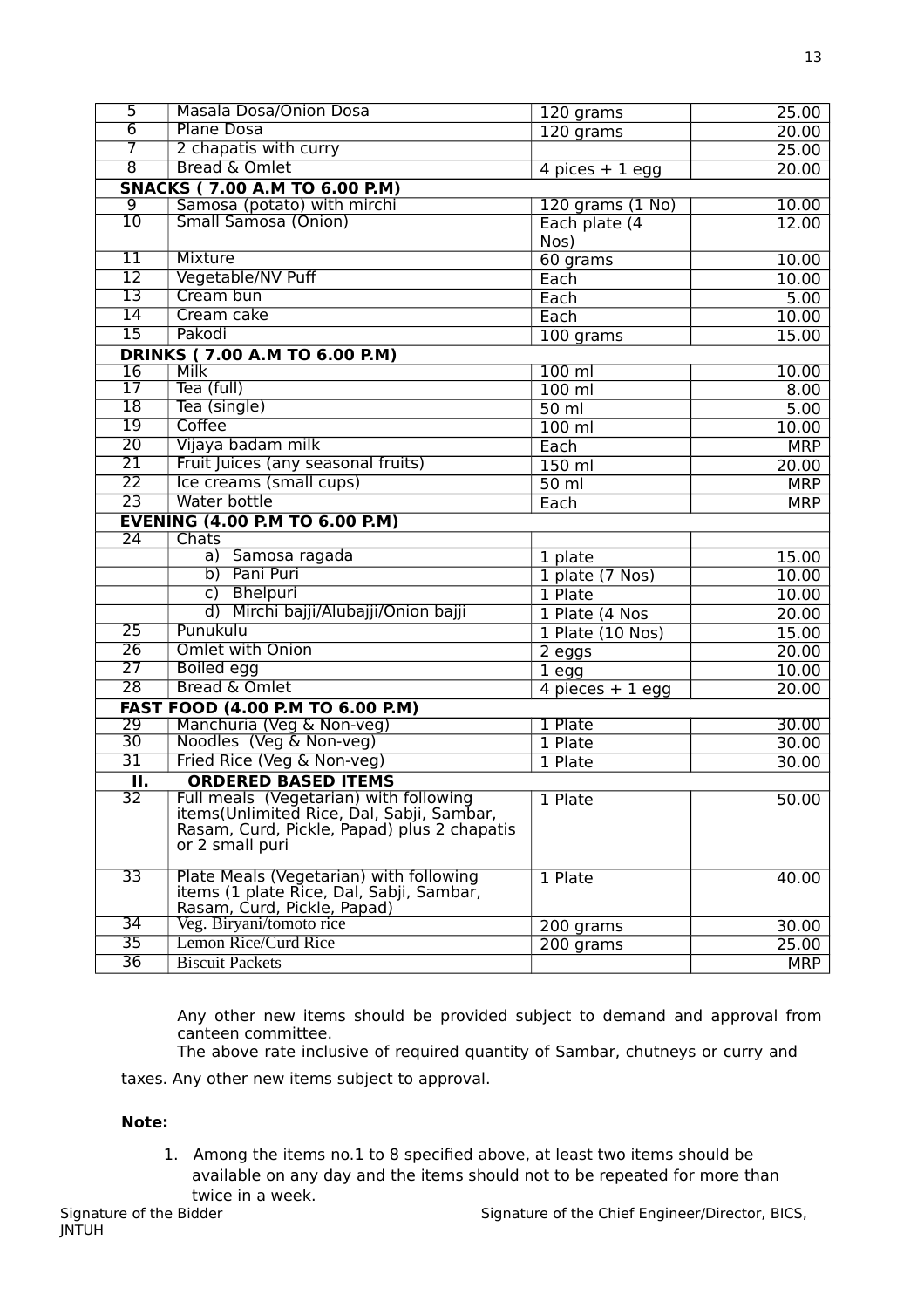- 2. Item No.9 to 23 should be available at any time during the working hours of canteen.
- 3. Performance of the canteen will be revised once in every quarter i.e. 3 months by the canteen committee.

I undertake to serve the items mentioned above at the Specified rates.

ANNUXURE –II

14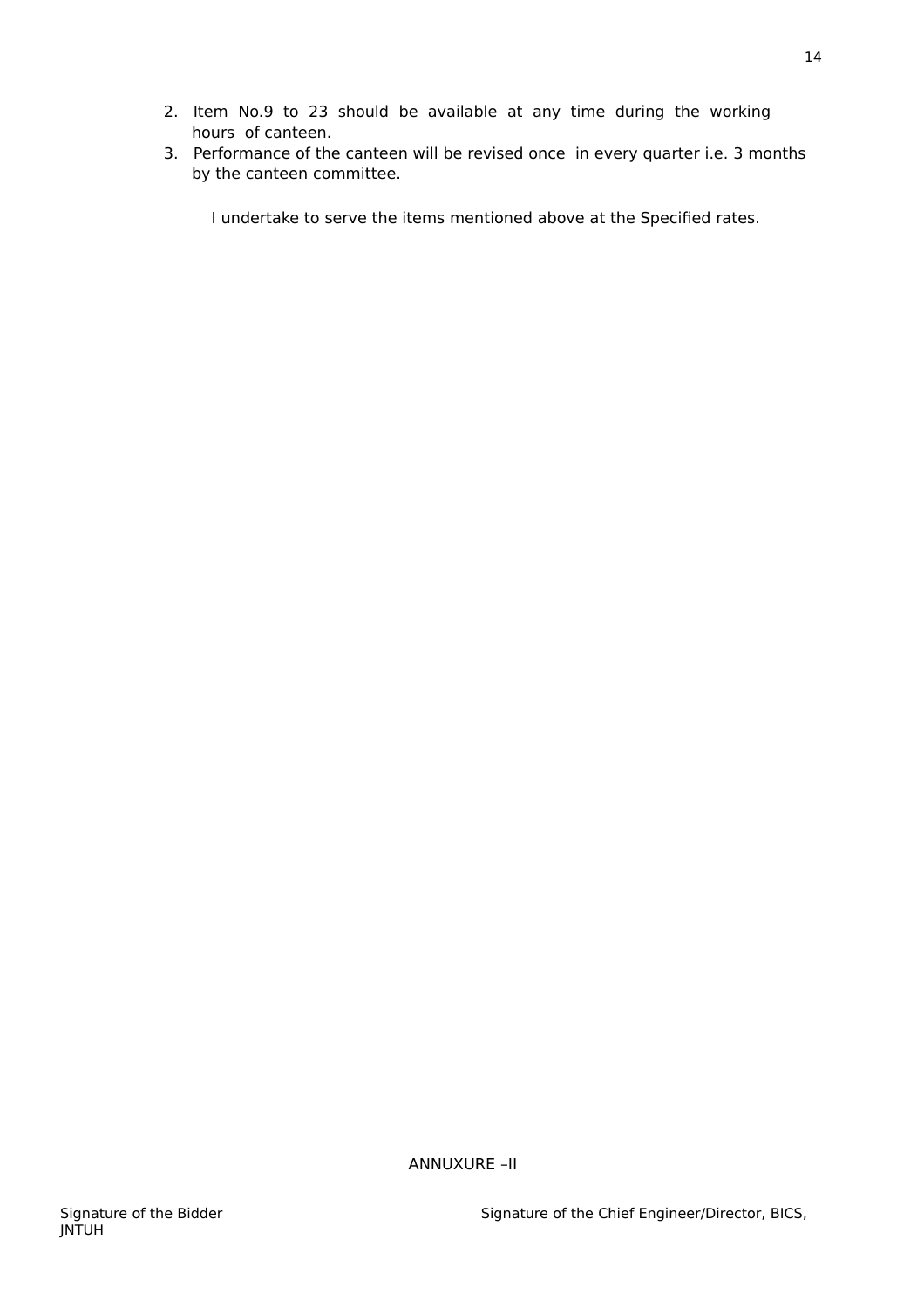## **List of items provided by the College**

| SI.No | Name of the Item                   |
|-------|------------------------------------|
| 01    | <b>Tables</b>                      |
| 02    | <b>Benches</b>                     |
| 03.   | <b>Water Cooler (Refrigerator)</b> |